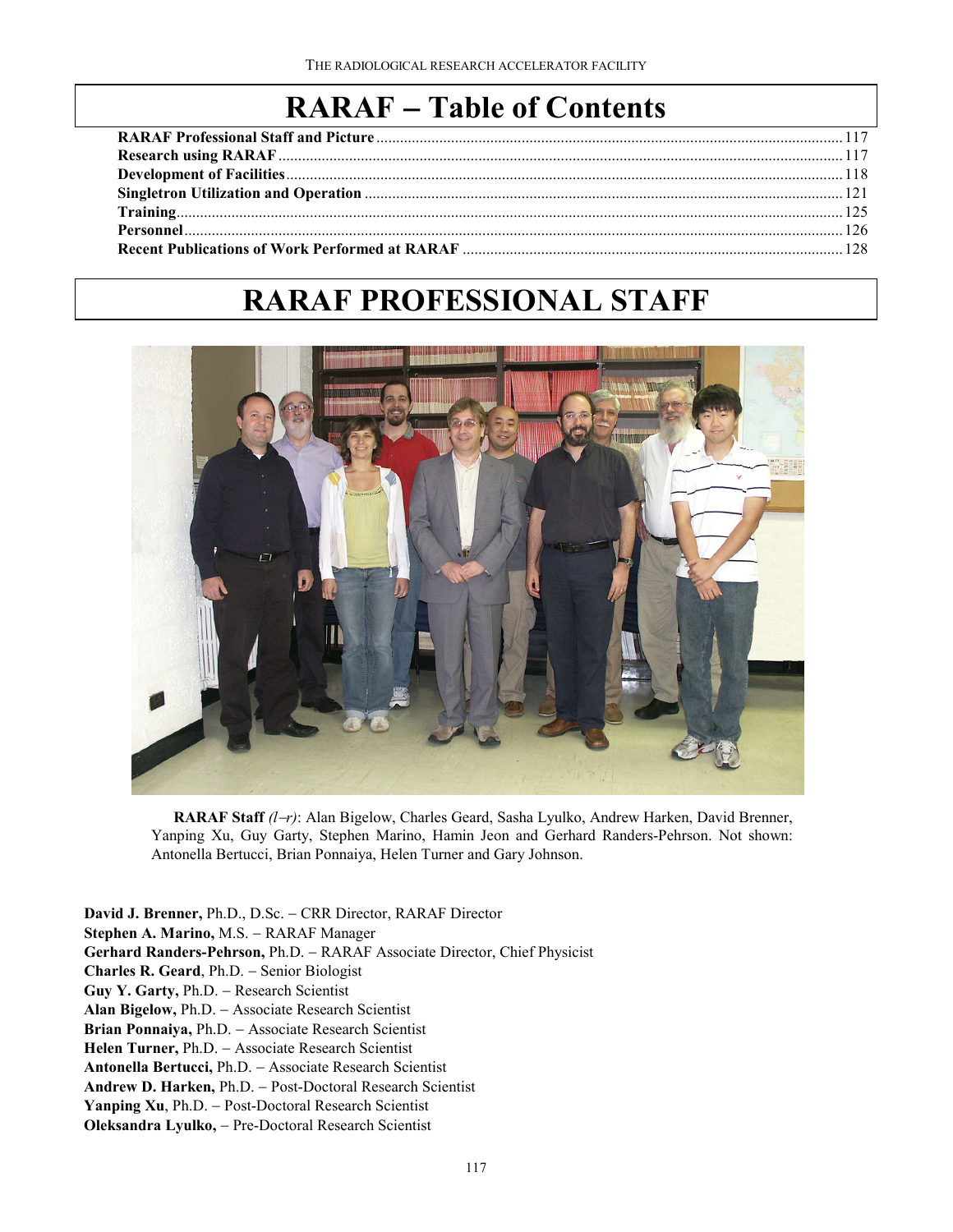## **The Radiological Research Accelerator Facility**

**AN NIH-SUPPORTED RESOURCE CENTER – WWW.RARAF.ORG**

*Director: David J. Brenner, Ph.D., D.Sc. Associate Director: Gerhard Randers-Pehrson, Ph.D. Manager: Stephen A. Marino, M.S.*

## *Research Using RARAF*

The "bystander" effect is the response of cells that are not directly irradiated when in close contact with, or are even only in the presence of, irradiated cells. For the past several years, many of the biology studies, including those involving animals, have examined this effect. The emphasis of most of the present experiments is to determine the mechanism(s) by which the effect is transmitted, primarily direct gap junction communication through cell membrane contact. Both the Microbeam and the Track Segment Facilities continue to be utilized in various investigations of this phenomenon. The singleparticle Microbeam Facility provides precise control of the number and location of particles so that irradiated and bystander cells may be distinguished, but is somewhat limited in the number of cells that can be irradiated. The Track Segment Facility provides broad beam irradiation that has a random pattern of charged particles but allows large numbers of cells to be irradiated quickly.

To investigate cell-to-cell communication in the bystander effect using the Track Segment Facility a special type of cell dish is used. These "strip" dishes consist of a stainless steel ring with thin Mylar foil glued to one side into which a second, slightly smaller dish is inserted. The Mylar foil glued to the inner dish has alternate strips of the Mylar removed. Cells are plated over the combined surface and are in contact. The Mylar on the inner dish is thick enough  $(38 \mu m)$  to stop the <sup>4</sup>He ions and the cells plated on that surface are not irradiated and are "bystander" cells.

Research into bystander effects in 3-D systems continued this past year. Cultured tissue samples were irradiated in a thin line with either helium ions or protons using the Track Segment Facility. A prototype fixture has been constructed and tested that would allow microbeam irradiation of the very thin ears of hairless mice. Another fixture has been tested that would enable the rapid irradiation of multiple *C. elegans* nematodes without anesthetization. The multiphoton laser system has been used to image zebrafish hatchlings in preparation for future microbeam irradiations by William Dynan at the Georgia Health Sciences University.

The multiphton laser system is a tool that can be used independently of the charged particle microbeam to produce 3-D images of specimens or to irradiate them with the UV microspot. Several users, both internal and external, have begun to make use of this facility, particularly for 3-D imaging.

The experiments performed using the RARAF Singletron between January 1 and December 31, 2010 and the number of shifts each was run in this period are listed in Table I. Fractional shifts are assigned when experimental time is shared among several users (*e.g.*, track segment experiments) or when experiments run for more or less than an 8-hour shift. Use of the accelerator for experiments was 20% of the regularly scheduled time (40 hours per week), about 1/3 lower than last year. Twelve different experiments were run during this period. Five experiments were undertaken by members of the CRR, supported by grants from the National Institutes of Health (NIH) and the National Aeronautics and Space Administration (NASA). Seven experiments were performed by external users, supported by grants and awards from the Department of Defense (DoD), NASA, and the Department of Energy (DoE). Brief descriptions of these experiments follow.

Efforts to identify the cell-to-cell signaling transduction pathways involved in radiation-induced bystander responses were continued by Hongning Zhou<br>and Tom Hei of the CRR (Exp. 110). In some and Tom Hei of the CRR (Exp. 110). experiments a fraction of the cells were irradiated either in the nucleus or the cytoplasm using the Microbeam Facility focused <sup>4</sup> He beam. Induced micronucleus formation in COX-2 wild type or heterozygote mouse embryo fibroblasts was significantly higher than in controls; however in COX-2 null mouse embryo fibroblasts this bystander response was dramatically reduced after either nuclear or cytoplasmic irradiation. Cytoplasmic irradiation induced mutagenesis in mitochondrial functional human skin fibroblasts, although the mutation induction was relatively lower than in the nuclearirradiated cells. It induced, however, very little, if any, mutagenesis in directly irradiated cells without mitochondrial DNA. Furthermore, using real-time quantitative PCR they found that cytoplasmic irradiation with <sup>4</sup>He ions induced a transient increase in mitochondrial DNA content in human skin fibroblasts as a function of time post irradiation. One day postirradiation, cells were stained with DiOC6, a cellpermeant, green fluorescent dye that is selective for the mitochondria of live cells. When compared to similarlytreated controls, irradiated cells showed a significant reduction in mitochondrial membrane potential, indicating a loss of function. These results indicate that mitochondria play a critical role in cytoplasmic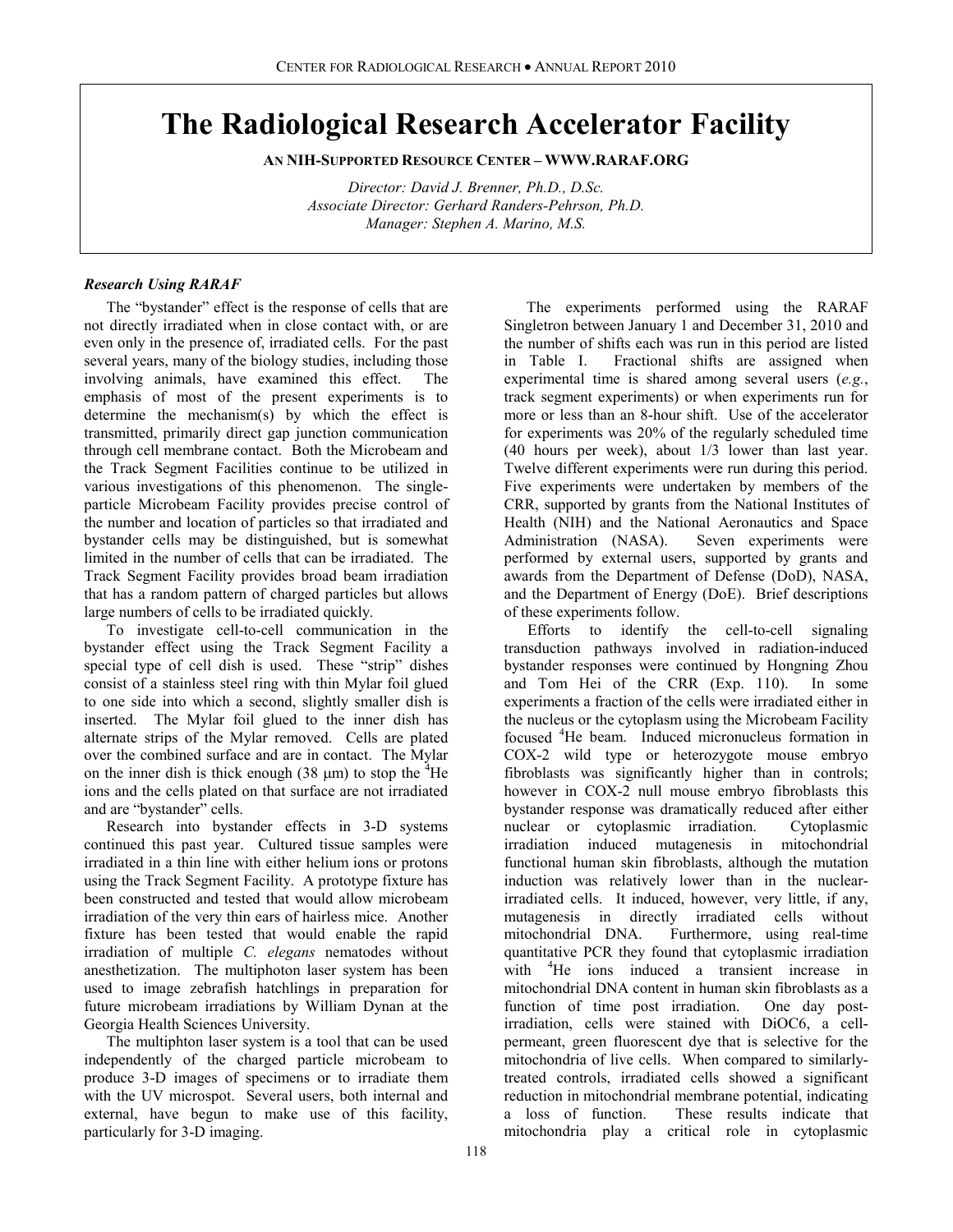irradiation-induced genotoxicity and have implication for understanding the cellular response to DNA damage and low-dose radiation risk assessment.

Military personnel can be exposed to the radioactive alpha emitter and heavy metal depleted uranium (DU). Alexandra Miller of the Armed Forces Radiobiological Research Institute (AFFRI) continued studies using 125  $keV/\mu m$  <sup>4</sup>He ions from the Track Segment Facility to evaluate DU radiation-induced carcinogenesis using *in vitro* models and to test safe and efficacious medical countermeasures (Exp. 113). Human osteoblast cells  $(HOS)$  cells were irradiated with  ${}^{4}$ He ions using the Track Segment Facility to evaluate the effect of the biological countermeasure phenylbutyrate (PB). The following endpoints were examined: survival, neoplastic transformation, chromosomal aberrations, and global DNA methylation status. The results demonstrated that 1) alpha particle exposure induced DNA hypomethylation; 2) PB can protect HOS cells from alpha radiation-induced neoplastic transformation and chromosomal damage.

A group led by Sally Amundson of the CRR concluded three experiments using cDNA microarray hybridization and other methods to investigate radiationinduced gene expression profiles in primary human fibroblast and epithelial cell lines. Shanaz Ghandhi and Lihua Ming used the Track Segment Facility for comparison of gene expression responses to direct and bystander irradiation (Exp. 133). Human lung fibroblast cells (IMR90) and human skin fibroblasts were plated on "strip" dishes for direct-contact bystander irradiations using a dose of 0.5 Gy of 125 keV/ $\mu$ m <sup>4</sup>He ions. Cells were assayed for micro-nucleus formation and gene expression and western blot analysis was performed. A role for interleukin-33 in the signal transmission for the bystander effect was identified.

In the second experiment (Exp. 136), performed by Alexandre Mezentsev, artificial human tissue model Epi-200 (MatTek) was irradiated using the Track Segment Facility. The tissue is composed of  $\sim$ 20 layers of cells, which represent keratinocytes at different stages of differentiation. The goal of this project is to characterize the effects on tissue *ex vivo* of low and high doses of ionizing radiation. The tissues were irradiated with protons having an initial LET of  $\sim$ 10 keV/ $\mu$ m or <sup>4</sup>He ions having an initial LET of  $\sim$ 73 keV/ $\mu$ m, either over the entire tissue surface or in a narrow line  $(-25 \mu m)$  across the diameter using a thin, slit-shaped collimator. Two types of procedures were performed: isolation of total RNA and immunohistochemistry. The RNA provides quantification of gene expression by Microarray analysis and validation by quantitative real-time PCR. Microarray results are analyzed by computer using gene ontology procedures and network analysis, which normally has a graphical output representing the specific responses to the ionizing radiation. Tissue samples are also fixed in formalin, embedded in paraffin, and sectioned parallel to the line of irradiation for immunohistochemistry and counterstaining. This provides characterization of proteins of interest and describes their role in post-

irradiation events, such as transcriptional regulation, contribution to cell signaling mechanisms, and gap junction signaling.

In the third experiment, Sally Amundson used the Microbeam Facility to irradiate primary human lung fibroblasts either in the nucleus or the cytoplasm with 5.2 MeV <sup>4</sup>He ions. RNA was extracted at half-hour and fourhour post-exposure time points to perform global gene expression analysis in order to gain a better understanding of the cell signaling that arises from radiation damage to the cytoplasm and which damage response pathways require direct damage to DNA (Exp. 139). Results of the experiments have been unexpected; repeated irradiations have been performed and additional controls have been examined to confirm these results.

David Chen and Aroumougame Asaithamby from the University of Texas Southwestern Medical Center extended their work on DNA damage sensing and repair factors to the investigation of base-damage-repair dynamics in HT1080 human fibrosarcoma cells after microbeam irradiation (Exp. 141). The cells contain enhanced green fluorescent protein (EGFP) reporter attached to the base-repair protein 8-oxoguanine DNA glycosylase 1 (OGG1). As a preliminary step to microbeam irradiation, it was decided to verify that UV laser induction of OGG1 foci at UT Southwestern also could be observed at RARAF. The multiphoton microscope at RARAF was used in two modes: as an imaging device and as a UV microspot irradiator. For pre- and post-irradiation multiphoton microscopy imaging, 970 nm incident laser light, which acts as 485 nm during two-photon excitation, was used to excite EGFP. For UV microspot irradiation, the laser was tuned to 700 nm incident laser light, which acts as 350 nm at the microspot, to induce DNA damage in the cell nuclei. It was observed that when the laser energy delivered to a cell nucleus was excessive, the cell nucleus was virtually annihilated. When the delivered energy was reduced below the cell-killing threshold, OGG1 foci formation was observed along with an intact cell nucleus, verifying laserinduced UV OGG1 foci formation.

A study of the LET dependence of DNA fragmentation using the Track Segment Facility was undertaken by Dalong Pang of Georgetown University (Exp. 147). Viral plasmids in solution were made into a thin layer of known thickness by pipetting a small volume onto a standard track segment dish, placing a cover slide on the liquid, and forcing the liquid to the edges of the cover slip. The DNA was irradiated with doses from 1kGy to 8 kGy of 10 keV/ $\mu$ m protons or 73 or 125 keV/ µm <sup>4</sup> He ions. The irradiated DNA samples were subsequently analyzed using the atomic force microscope at Georgetown University. The DNA fragment lengths were measured and grouped into various length intervals, and length-dose histograms were constructed. From the histograms, quantities such as the number of DSB per DNA and the spatial distribution of double-strand breaks (DSB) on a DNA molecule were derived. The LET dependence of these quantities was observed, indicating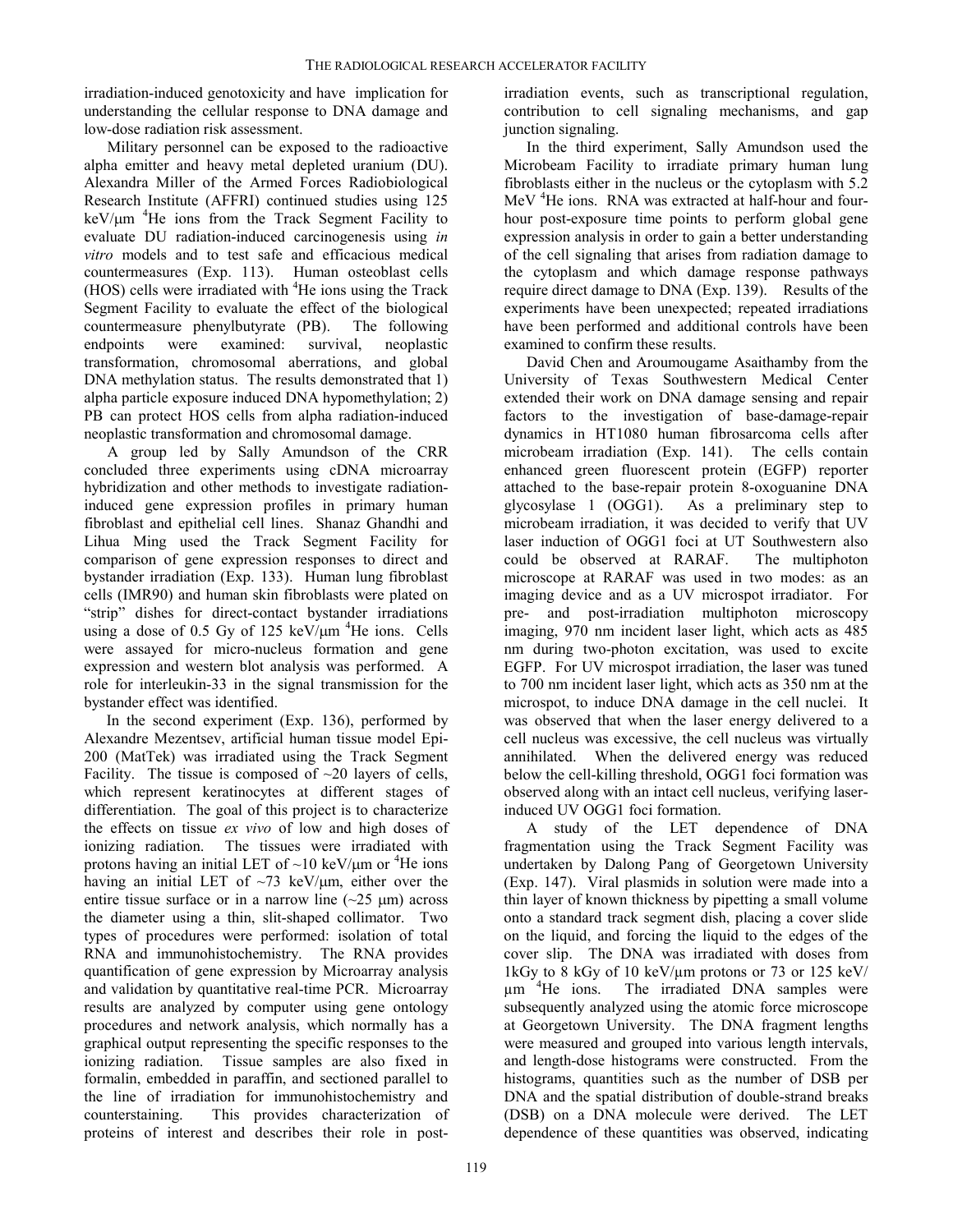the greater clustering capacity of high-LET radiations. Monte Carlo simulation of DNA fragment length distribution by the aforementioned radiations is underway and the results will be analyzed in comparison to the AFM measured data. Further validation and refinement of the model may be achieved through such comparisons. The biological significance of short DNA fragments in nonhomologous end joining (NHEJ) generated by clustered DNA damage is being investigated using DNA binding, kinase activation, and rejoining assays. Proteins examined include Ku, DNA-PK, and DNA ligases.

A new wide-energy neutron spectrometer design, intended for use in the International Space Station to examine the neutron spectrum to which astronauts are exposed, was tested at RARAF by David Slaughter of Photogenics (Exp. 149). The spectrometer consists of a large plastic scintillator containing  ${}^{6}LiGd(BO<sub>3</sub>)<sub>3</sub>:Ce.$ Some of the neutrons lose all their energy in multiple collisions in the scintillator, producing an initial light pulse in the scintillator. The residual neutron is captured by <sup>6</sup>Li, <sup>10</sup>B, or natural Gd, which all have extremely large thermal neutron capture cross sections. The nucleus that has captured the neutron releases an energetic alpha particle or electron producing a second pulse in the detector, which indicates that the first pulse constituted the entire neutron energy. An advantage of this design is the direct measurement of the neutron spectrum. Most other spectroscopy systems require complicated deconvolution programs to determine the neutron spectrum. Spectrum measurements were made for neutron energies between 0.5 and 2.5 MeV as well as 5.9 and 14.0 MeV. The chamber was also irradiated with ~4.2 MeV protons to observe individual proton pulses.

A broad-beam charged particle facility has been developed at the LARN Laboratory at the University of Namur, Belgium. Stephané Lucas initiated an intercomparison of the LARN and RARAF irradiation facilities (Exp. 148). Three graduate students from the University of Namur assisted in performing the cell irradiations. Cell survival after irradiation of the cancer cell line  $A549$  at RARAF with  ${}^{4}$ He ions at dose rates similar to those used at LARN indicated a much greater cell killing than at the Belgian facility ( $\alpha = 3.3$  vs. 2.4). Interestingly, they observed that irradiated EAhy926 endothelial cells, when co-cultured with un-irradiated A549, induced a significant mortality in the A549 cells, which was almost as high as observed after A549 cell irradiation. To better understand the interaction between the two cell types after irradiation, a gene expression analysis was performed using Taqman Low Density Arrays. Interestingly, p21 was not overexpressed by EAhy926 cells 24h after 1 Gy <sup>4</sup>He ion irradiation. The expression of GADD45A also did not change. This may suggest that p53 was not activated after EAhy926 cell irradiation or that the activation occurs earlier.

Measurements of cell and nucleus thicknesses were made for confluent and non-confluent A549 cells using the multiphoton microscope and staining with Hoechst 33342(nucleus), CellTracker Orange and CellMask Orange (cytoplasm and membrane).

David Cove, from the University of Leeds, UK and Ralph Quatrano from Washington University in St. Louis, where Dr. Cove was visiting, irradiated the moss *Physcomitrella patens* to produce mutant spores by charged particle irradiation using the Track Segment Facility (Exp. 150). He was assisted by Edward Tucker of Baruch College, CUNY, who actually performed the irradiations and had performed charged particle irradiations of the same moss at RARAF several years ago (Exp. 127). Ion beam irradiation is reported to induce DNA deletions up to about 10kb. Using arrays, the sequence deleted from the genome can be detected. The aim is to establish a procedure for the identification of genes, mutations in which lead to specific phenotypes. If this procedure could be made routine, it would open up a path to forward gene discovery, which is at present not available for this model system. Unfortunately, initial experiments to determine a survival curve for 10 keV/µm protons suffered from contamination and erratic response.

An investigation into adaptive and bystander effects in the human colon cancer cell line HCT116 was initiated by David Boothman of the University of Texas Southwestern Medical Center (Exp. 151). Cells with either both genes or neither gene for p53 (p53<sup>+/+</sup> or p53<sup>-/-</sup>) were transfected with either insulin-like growth factor-1 (IGF-1) or clusterin (CLU), both tagged with green fluorescent protein (GFP), and irradiated with the charged particle microbeam and the Track Segment Facility. After irradiation, cells were examined for GFP foci to determine if there was a response to DNA damage by either of the tagged proteins. In these initial irradiations, an elevated GFP expression as a function of dose was not observed for the three cell types which had retained sufficient cells to justify imaging. Further work needs to be done to get these cell lines to attach to and grow on the microbeam and track segment dishes and in staining the cells sufficiently for microbeam irradiation.

Brian Ponnaiya and Howard Lieberman of the CRR, with the assistance of Shanaz Ghandhi, are studying the effect of Rad9 on radiation-induced changes in gene expression in human and mouse cells directly irradiated or as bystanders (Exp. 152). Human H1299 cells that have Rad9 knocked down and mouse ES cells that have a homozygous deletion of Rad9, along with wild type controls, are being irradiated on strip dishes using the Track Segment Facility. Optimal doses of <sup>4</sup>He ions in the range of 0.5 to 5 Gy are being determined by pilot studies. Cells will be collected at appropriate times after exposure up to 24 hours for gene expression analyses and micronucleus formation.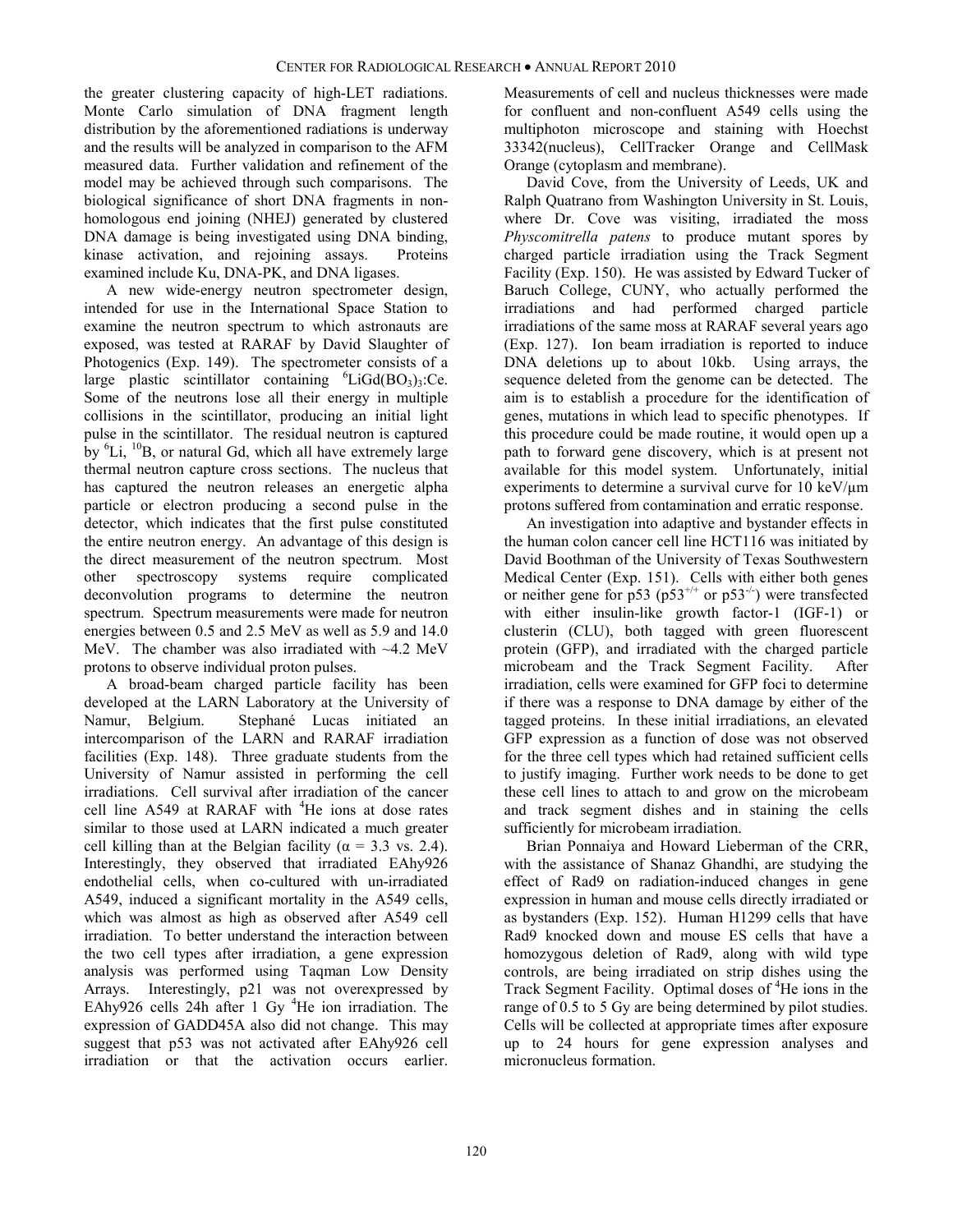| Exp<br>No. | $\frac{1}{2}$<br><b>Experimenter</b> | Institution                                      | Exp.<br><b>Type</b> | <b>Title of Experiment</b>                                                                                                   | <b>Shifts</b><br>Run |
|------------|--------------------------------------|--------------------------------------------------|---------------------|------------------------------------------------------------------------------------------------------------------------------|----------------------|
| 110        | H. Zhou, T. K. Hei                   | <b>CRR</b>                                       | Biol.               | Identification of molecular signals of alpha particle-<br>induced bystander mutagenesis                                      | 16.0                 |
| 113        | A. Miller                            | <b>AFRRI</b>                                     | Biol.               | Role of alpha particle radiation in depleted uranium-<br>induced cellular effects                                            | 0.3                  |
| 133        | S. Ghandhi,<br>S. Amundson           | <b>CRR</b>                                       | Biol.               | Bystander effects in primary cells                                                                                           | 4.0                  |
| 136        | A. Mezentsev<br>S. Amundson,         | <b>CRR</b>                                       | Biol.               | Bystander effects in 3D tissues                                                                                              | 2.5                  |
| 139        | S. Amundson                          | <b>CRR</b>                                       | Biol.               | Signal transduction in cytoplasmic irradiation                                                                               | 3.5                  |
| 141        | A. Asaithamby<br>D. Chen             | Univ. of Texas<br>Southwestern<br>Medical Center | Biol.               | Visualization of recruitment of DNA damage markers<br>to the sites of DNA damage induced by microbeam<br>irradiation         | 3.5                  |
| 147        | D. Pang                              | Georgetown Univ.                                 | Biol.               | LET dependence of DNA fragmentation by charged<br>particles                                                                  | 8.5                  |
| 148        | S. Lucas                             | Univ. of Namur,<br>Belgium                       | Biol.               | Site comparison of two cell line irradiation with broad<br>beam                                                              | 3.0                  |
| 149        | D. Slaughter                         | Photogenics                                      | Phys.               | Characterizing a high-performance neutron<br>spectrometer between 1-14 MeV using a LGB/PVT<br>composite scintillator and PMT | 3.5                  |
| 150        | D. Cove                              | Washington<br>University                         | Biol.               | Ion beam mutagenesis of the moss Physcomitrella<br>patens                                                                    | 1.8                  |
| 151        | D. Boothman                          | Univ. of Texas<br>Southwestern                   | Biol.               | Role of ATM-IGF-1-sCLU in adaptive and bystander<br>effects in human cancer cells.                                           | 1.8                  |
| 152        | B. Ponnaiya,<br>H. Lieberman         | <b>CRR</b>                                       | Biol.               | The role of Rad9 in mediating global gene expression<br>in directly irradiated and bystander cells                           | 0.8                  |

Table I. Experiments Run at RARAF January 1 - December 31, 2010

#### *Development of Facilities*

Development continued or was initiated on a number of extensions of our facilities:

- Focused accelerator microbeams
- Focused x-ray microbeam
- Neutron microbeam
- Non-scattering particle detector
- Advanced imaging systems
- Targeting and manipulation of cells
- Small animal systems

## *Development of focused accelerator microbeams*

The electrostatically focused microbeam has been operating reliably for the past year, consistently producing a beam spot 1-2 µm in diameter using a 500 nm thick silicon nitride exit window. This window has a larger area (1.5 mm x 1.5 mm), making it more useful for most irradiations than the thin (100 nm) window with dimensions of only 0.25 mm x 0.25 mm that is used when a sub-micron beam spot is desired.

Emphasis this year was on increased quality control and making the Microbeam a turn-key facility. Analog-todigital converters were set up to monitor the control voltages to the six high voltage power supplies for the electrostatically focused charged particle microbeam, the output voltages and currents from those supplies, and the vacuum pressure at the upper electrostatic lens. This enables us to better diagnose any problems that might

occur with the lens rods. We now do a microbeam test run the evening before an irradiation. The next morning, after the accelerator has warmed up, the charged particle beam is found immediately and has a minimal beam spot diameter. This provides an earlier and trouble-free start for irradiations and consequently a greater throughput.

Because of damage to the quadrupole triplet rods in one of our compound lens systems in November 2009, 12 new ceramic quadrupole triplet rods were machined in our shop, a very painstaking and time-consuming process due to the precision required and the difficulty of machining ceramics. They were sent to the Institute of High Current Electronics in Russia in November for implantation of platinum ions to increase the surface resistivity, which reduces ion charge build-up on the insulating sections between the electrodes. The rods will return in early 2011. They will then be cleaned, the conductivities measured, the insulating sections carefully masked, and then sent out to have a gold layer 1 µm thick plated on the electrode sections of the rods to make them conducting. The rods will be tested in vacuum with high voltage using the new test fixture constructed last year. After testing, eight of the rods will be assembled into two quadrupole triplet lenses and the lenses mounted in an alignment tube for insertion into the microbeam beam line where the voltages on the lens elements will be adjusted to produce a beam spot with the smallest diameter.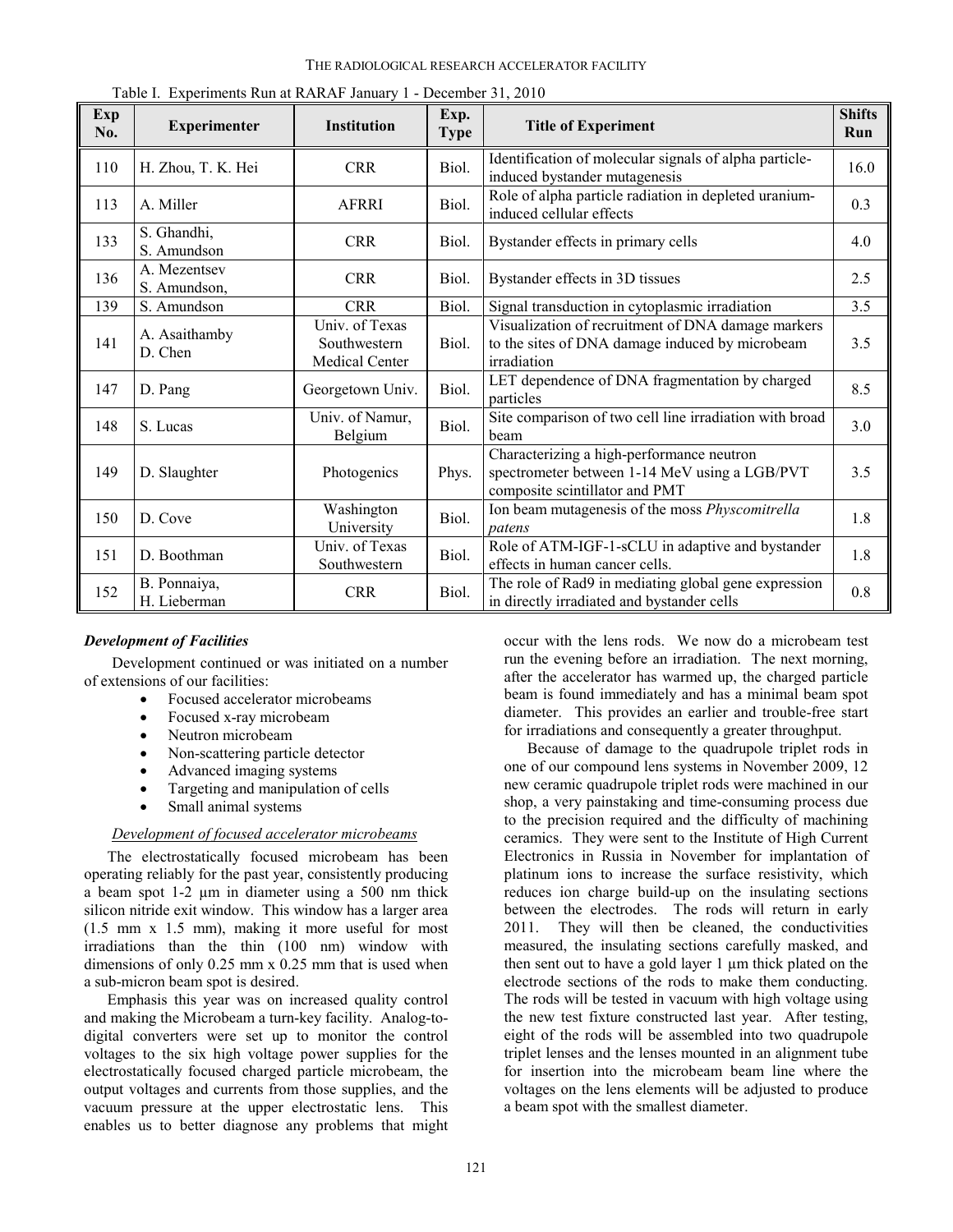The permanent magnet microbeam (PMM) uses a compound quadrupole triplet lens made from commercially available precision permanent magnets. Its design is similar to that for the lens system for the submicron microbeam, the major difference being that it uses magnetic rather than electrostatic lenses. It consistently has been able to produce a  ${}^{4}$ He beam spot 5  $\mu$ m in diameter and in early 2010 it was used for microbeam irradiations when the lenses for the electrostatic microbeam were being worked on. The quadrupole magnet strengths used to focus the beam have been adjusted to produce a focused 4.4 MeV proton beam, which will be used with the Point and Shoot system to develop the Fast and Shoot microfluidics system described below.

#### *Focused x-ray microbeam*

We have developed an x-ray microbeam to provide characteristic  $K_{\alpha}$  x rays generated by proton-induced x-ray emission (PIXE) from Ti (4.5 keV). Charged particle beams can generate nearly monochromatic x rays because, unlike electrons, they have a very low bremsstrahlung yield.

A small x-ray source is produced by bombarding a Ti target with 1.8 MeV protons using a quadrupole quadruplet lens to focus the beam to  $\sim$  50 x 120  $\mu$ m on the target, reducing the requirements on the subsequent x-ray focusing system. The x rays used are emitted at 90° to the proton beam direction. The target is at an angle of 70º to the proton beam, reducing the apparent size of the beam spot in the vertical direction to  $\sim 50$  x 50 µm. A zone plate is used to focus the x-ray source to a beam spot  $5 \mu m$ in diameter. The system is mounted on its own horizontal beam line on the 1<sup>st</sup> floor of RARAF and the x-ray beam is oriented vertically, so that the geometry of the microscope and stage is the same as for our charged particle microbeam systems. The diameter of the angle limiting aperture in front of the quadruplet lens has been increased, increasing the beam transmission by a factor of 4. By adjusting the lens voltages, the beam spot size was maintained.

New quadruplet rods have been machined in our shop, implanted with platinum ions, and the electrodes plated with gold. They have been tested to 10 kV using the lens rod test system and assembled into a new quadrupole quadruplet lens. This lens has an 8mm bore, significantly larger than the 2 mm bore on the existing quadruplet, which will allow much higher beam currents to be obtained greatly increasing the dose rate. The new lens has ground planes between each set of electrodes (5), providing better definition of the electric field than the previous lens, which only had ground planes at the ends and between the  $2<sup>nd</sup>$  and  $3<sup>rd</sup>$  elements (3).

#### *Neutron microbeam*

Neutrons produced by the  $\text{Li}(p,n)^7$ Be reaction are emitted only in a forward conical volume when the proton energy is just above the reaction threshold (1.881 MeV). The half-angle of this cone is dependent on the proton

energy and increases with increasing energy. A focused proton microbeam 5 µm in diameter will be incident on a 1 µm thick lithium fluoride target. The backing material will be 20-µm thick Au, selected for its high density and thermal conductivity, which will stop the incident proton beam. Using a 1.886 MeV proton beam, thin samples in contact with the target backing will be exposed to a beam of neutrons 10-15 µm in diameter having energies from 10-50 keV. This will be the first neutron microbeam in the world.

The facility is being constructed on a horizontal beamline using a quadrupole quadruplet to focus the proton beam to  $\sim 10$  µm D. LiF targets have been obtained and construction is underway on the endstation and stage. The microscope, video camera and computer systems are being assembled and tested.

#### *Non-scattering particle detector*

Presently the RARAF microbeam endstation delivers a precise number of particles to thin samples by counting the particles traversing them using a gas proportional counter placed immediately above the cells. Because the <sup>4</sup>He ions have a very short range ( $\leq$ 50 um), the medium over the cells must be removed to count the ions. To irradiate samples thicker than the range of the incident ions or to allow cell medium to remain in place during cell irradiations, a very thin particle detector is necessary between the beam exit window and the samples.

Development continued on an under-dish detector design that was initially investigated several years ago. An aluminum electrode was evaporated on one side of a thin silicon wafer and three parallel gold electrodes were evaporated on the opposite side, with only a small horizontal gap between the ends of the electrodes. The center gold electrode collects the charge in the diagonal region between it and the aluminum electrode on the opposite surface of the silicon. The other two gold electrodes are guards to reduce noise. Because the gap between the electrodes is much larger than the thickness of the wafer, the capacitance, and therefore the noise, is much lower than it would be if the electrodes overlapped. We have been unable to obtain wafers thinner than  $10 \mu m$ . Efforts to thin down these wafers to  $\sim$ 2  $\mu$ m have been unsuccessful. The prototype detector produced a usable signal, but was too fragile for use, even with a  $10 \mu m$ thickness, and quickly broke.

Other thin detector designs are being investigated. One design involves amorphous silicon deposited on the surface of a silicon nitride microbeam vacuum window. Another design is to implant nitrogen ions into a thin piece of silicon, etch the silicon from the opposite side leaving the silicon nitride layer formed by the stopped nitrogen ions and a 1-3 µm thick silicon layer on the implanted side. These designs are being developed in collaboration with the Mechanical Engineering Department of Columbia University and Michael Bardash at QEL. Inc.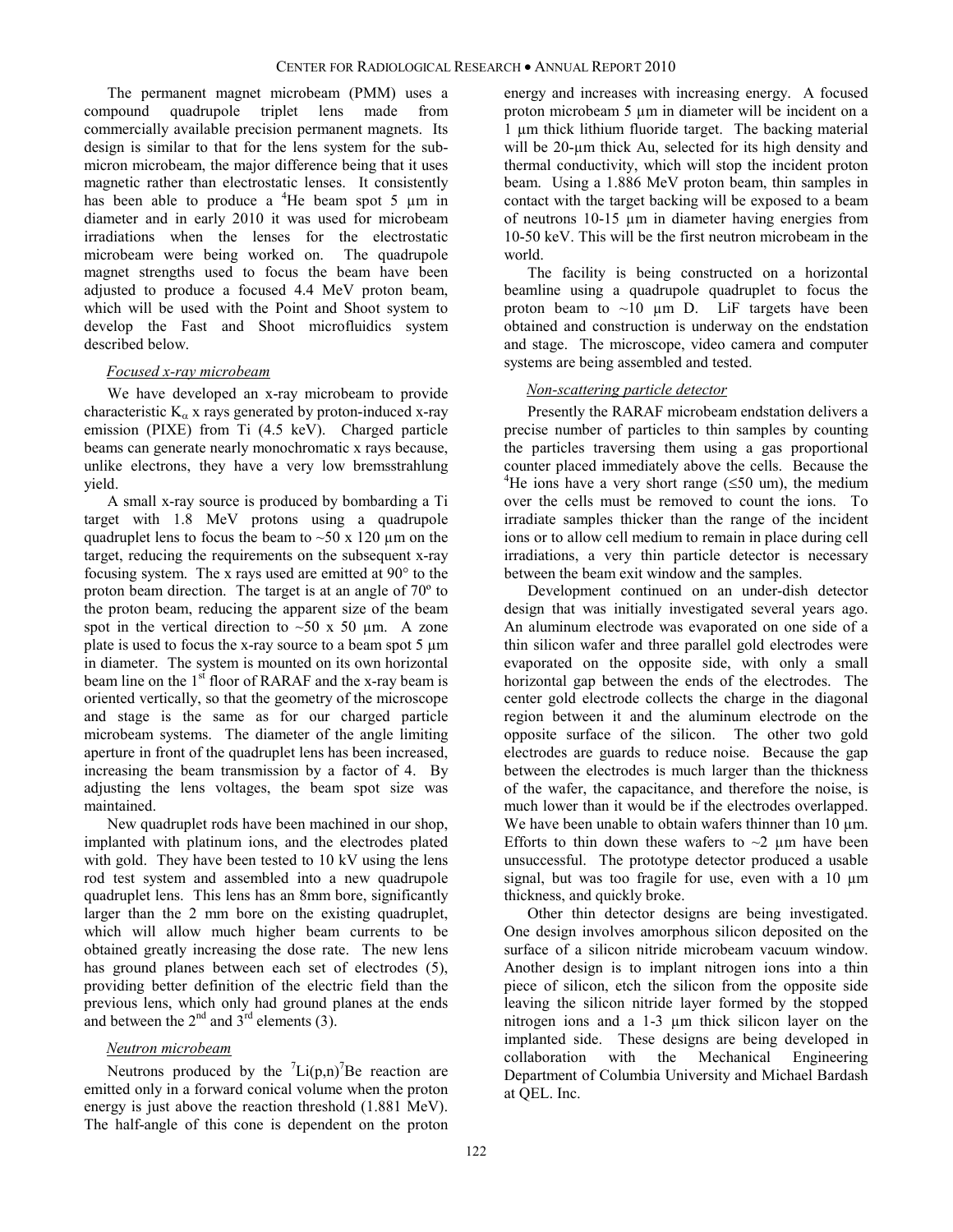#### *Advanced imaging systems*

New imaging techniques to view cells without using stain and to obtain three-dimensional images of unstained cells are of great importance for the microbeam irradiation facilities in order to avoid damage to the cells, to maintain physiological conditions, and to image thick samples, especially small animals, for targeting and observation.

Immersion-based Mirau interferometry (IMI) was developed at RARAF. An objective was constructed to function as an immersion lens using standard interferometric techniques by acquiring successive images at four positions with sub-wavelength separations using the vertical motion of the microbeam stage. It uses 540 nm (green) light for imaging and therefore does not induce UV damage in the cells. Interferometry is very sensitive to vibrations, even as small as a fraction of a wavelength. Although this system provides usable images in a vibration-free environment; on the electrostatic microbeam endstation small vertical motions due to vibrations in the building greatly reduce the image quality. Passive and active systems to reduce these vibrations were unsuccessful.



*Fig. 1. Columbia crown logo formed in a single cell nucleus by laser UV microspot damage and visualized by fluorescent protein attached to singlestrand DNA repair proteins.*

In 2008, the feasibility of a new approach to overcome the vibration problem using Simultaneous Immersion Mirau Interferometry (SIMI) was demonstrated. Polarized light is split into equal components in the x and y planes, one of which undergoes a phase shift of 90º by use of  $1/8$  wavelength  $(\lambda/8)$  waveplates. A polarization beam splitter is used to send the x and y components to form iterferograms on a single camera. Since the images are taken simultaneously, there is no effect from the vibration. This system is also much faster than Immersion Mirau because only one image is necessary instead of four images at different distances, requiring 3 vertical movements of the stage.

New optical elements are being fabricated to adapt the Immersion Mirau objective for Simultaneous Immersion Mirau Interferometry. The small, thin glass discs required (8 mm D, 0.2-0.3 mm thick) have been purchsased and sent out to be coated, either as spot mirrors or partially reflective (10-85%) beam splitters. The discs will be assembled into 2- or 4-piece elements with 1/8λ waveplates between the glass discs. When fabrication is completed, these elements will be placed in the objective lens housing and tested on the microbeam facility.

A multi-photon microscope was developed for and integrated into the microscope of the single-particle Microbeam Facility in 2007 to detect and observe the short-term molecular kinetics of radiation response in living cells and to permit imaging in thick targets, such as tissue samples. Two photons delivered closely together in space and time can act as a single photon with half the wavelength (twice the energy). This method has the advantages that the longer wavelength of the light beam allows better penetration into the sample while still being able to excite the fluorophor at the focal volume, and less damage is produced in the portion of the sample not in the focal volume.

The multiphoton system can also be used as a laser "microspot" to induce UV damage in the focal volume of the laser spot, a capability that some RARAF users have requested. A 3-D image of single-strand DNA damage induced in a single cell nucleus by the UV laser spot and imaged using the multi-photon laser is shown in Figure 1 and in 3D on the home page of the RARAF web site (raraf.org). The Columbia crown logo is the result of the fluorescence of tagged single-strand DNA repair proteins at sites of damage caused by the microspot in a single cell nucleus and imaged by multiple laser scans of the cell at different depths, producing a 3D image. As mentioned above, the multiphoton laser was used to produce and visualize DNA base damage in HT1080 human fibrosarcoma cells for the Chen group.

#### *Targeting and manipulation of cells*

A new targeting system based on microfluidics is being developed to increase the throughput of the microbeam. In the Flow And ShooT (FAST) system, cells moving through a narrow capillary are imaged by a highspeed camera to track their trajectory. The charged particle beam is deflected using the Point and Shoot system to the position of the cell on the trajectory and the particle beam is enabled. The deflection coil currents will be changed continuously to follow the path of the cell until the requested number of particles is delivered. The system will be capable of tracking several cells at a time. In addition to increasing the speed of the irradiations, this system will be able to irradiate non-adherent cells, such as lymphocytes, that do not plate on surfaces and therefore do not have stable positions.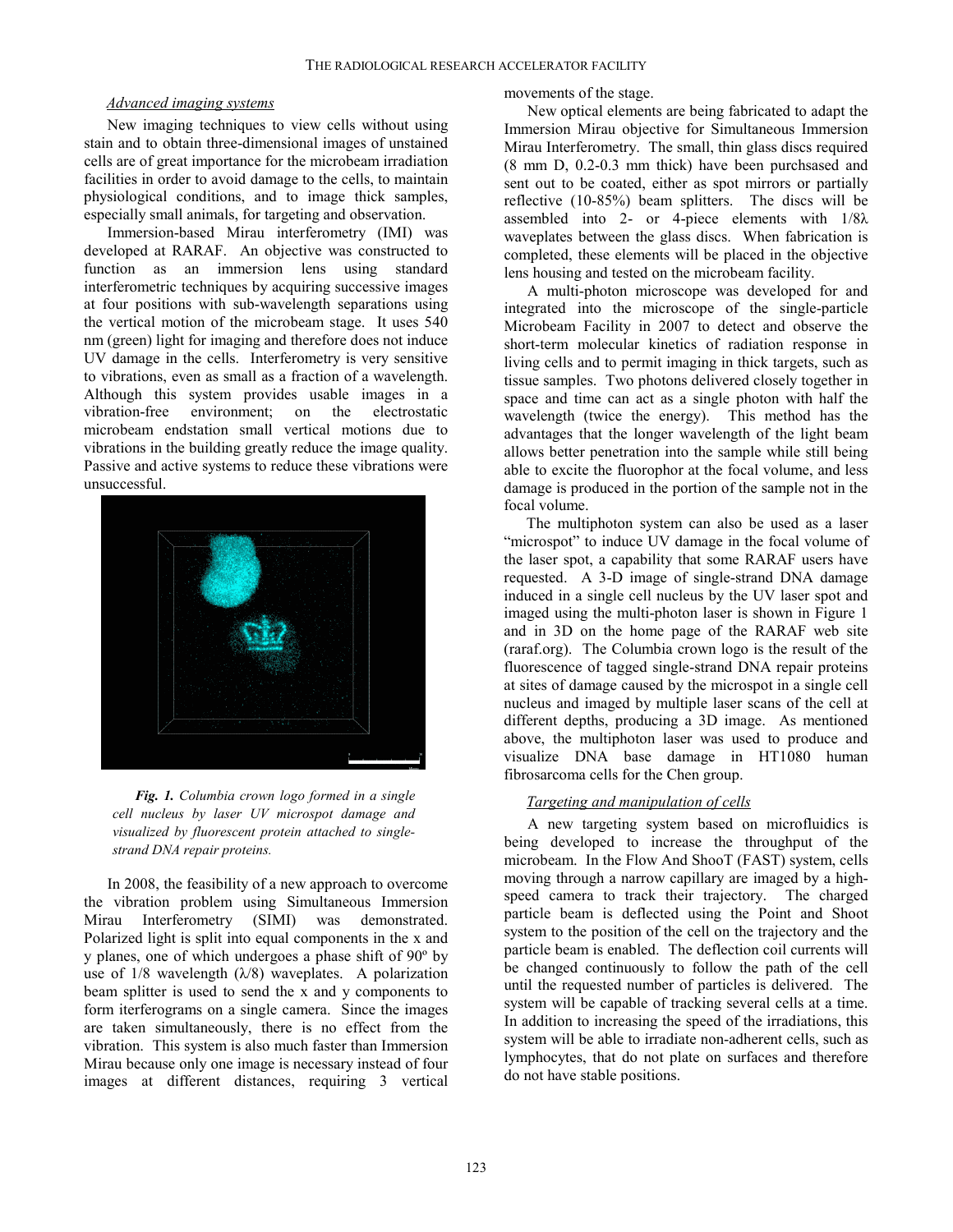For preliminary testing of cell flow and targeting we have manufactured a PDMS microfluidic chip using soft lithography. The cross-section of the channel has a width of 200 μm and height of 20 μm, so that the cells, when targeted by the microbeam, flow in the immediate vicinity of the exit window. The flow rate is controlled by a syringe pump. The chip itself is vacuum sealed to the microbeam exit window by applying the house vacuum  $(-0.5 \text{ atm})$  to a 1mm square cross chamber surrounding the flow channel. This reversibly holds the PDMS chip in place and seals the bottom of the flow channel without permanently bonding or gluing the channel to the window. Therefore, the channel can easily be cleaned or replaced to prevent contamination of biological experiments. The top of the irradiation section of the microfluidic channel is designed to be 20 μm thick to let particles reach the detector above the channel. Further, we plan to integrate a nickel TEM grid above the channel to calibrate the beam size because the microfluidic channel does not permit traditional knife edge measurements. This chip has been used to test the microbeam cell tracking software.

Initial tests with fluorescent beads flowing through the channel and imaging at 25 frames/s using an imageintensified camera using resulted in errors in predicted bead position within 1  $\mu$ m 90% of the time and within 2.5 µm 98% of the time. A fast camera has been ordered that will allow imaging at up to 1,000 frames/s. The increased imaging speed will make possible more accurate cell targeting and permit a higher flow rate, increasing throughput to as much as 100,000 cells/hr.

Another method for the irradiation of non-adherent cells is a novel cellular manipulation technique being adapted for the microbeam endstation at RARAF. We are developing an Optoelectronic Tweezer (OET) system, initially developed by our collaborators, the Ming Wu group at Berkeley National Laboratory. We have created a set of OET electrodes using the equipment provided in the clean room at Columbia University. As a preliminary test, we manufactured the devices on 1 mm thick glass slides. Future work will focus on reducing the thickness of the bottom substrate to allow charged particles to easily pass through.

The OET consists of two parallel-plate Indium Tin Oxide (ITO) electrodes. The top electrode is covered with a 1 μm thick layer of hydrogenated amorphous silicon (a-Si:H), a thin-film semiconductor that acts as a photoconductive layer. When light is focused on the surface of the a-Si:H, the conductivity of the layer increases by several orders of magnitude. By patterning a dynamic light image on the electrode, a reconfigurable virtual electrode is created. When the virtual electrode and its opposing plate electrode are biased with an AC voltage, a non-uniform AC field is created.

In the presence of a non-uniform electric field, a dielectric particle (*e.g*., cell) will feel a force caused by dielectric polarization (dielectrophoresis, DEP). The

conductivity of the fluid in the chamber must be carefully controlled as it will strongly affect the electric field in the fluid layer of the OET "sandwich". If the resistance of the fluid layer is less than that of the a-Si:H, then the voltage drop will occur in the a-Si:H layer, and the DEP effect will be reduced in the liquid. The direction of the force is a function of the AC voltage frequency and the fluid conductivity. Below a certain frequency the cells are attracted by the force; at higher frequencies they are repelled.



*Fig. 2. Scheme of the fish embryo orientation system.*

Initial tests have demonstrated the ability to manipulate fluorescent beads, moving them around with an image projected by a laser using the scanning mirror system constructed for multiphoton imaging. Future tests will be done using computer-generated images projected into the microscope.

#### *Small animal systems*

The advantages of *C. elegans* as a research tool are well-established, being a multi-cellular eukaryotic organism that is simple enough to be studied in great detail. From a practical perspective, it is small enough to be compatible with microbeam irradiation and a wide variety of mutants and transgenics are readily available as is a large community of *C. elegans* researchers.

In order to support high-throughput irradiations of *C. elegans* worms, we have developed, in collaboration with the Whitesides group at Harvard University, a microfluidic worm clamp for rapid immobilization of large numbers of live worms for morphological analysis and fluorescence imaging. The worm clamps manufactured for our use have four channels and a 10 µm thick polydimethylsiloxane (PDMS) bottom to allow charged particle penetration. We have begun testing these chips for anesthetic-free irradiation of *C. elegans* worms and have seen that the worms indeed remain immobilized. Using this clamp, irradiations can be performed at much higher throughputs than with anesthetized worms, which Fig. 2. Scheme of the fish embryo orientat.<br>
Initial tests have demonstrated<br>
manipulate fluorescent beads, moving the<br>
system constructed for multiphoton imaging<br>
will be done using computer-generated i<br>
will be done usin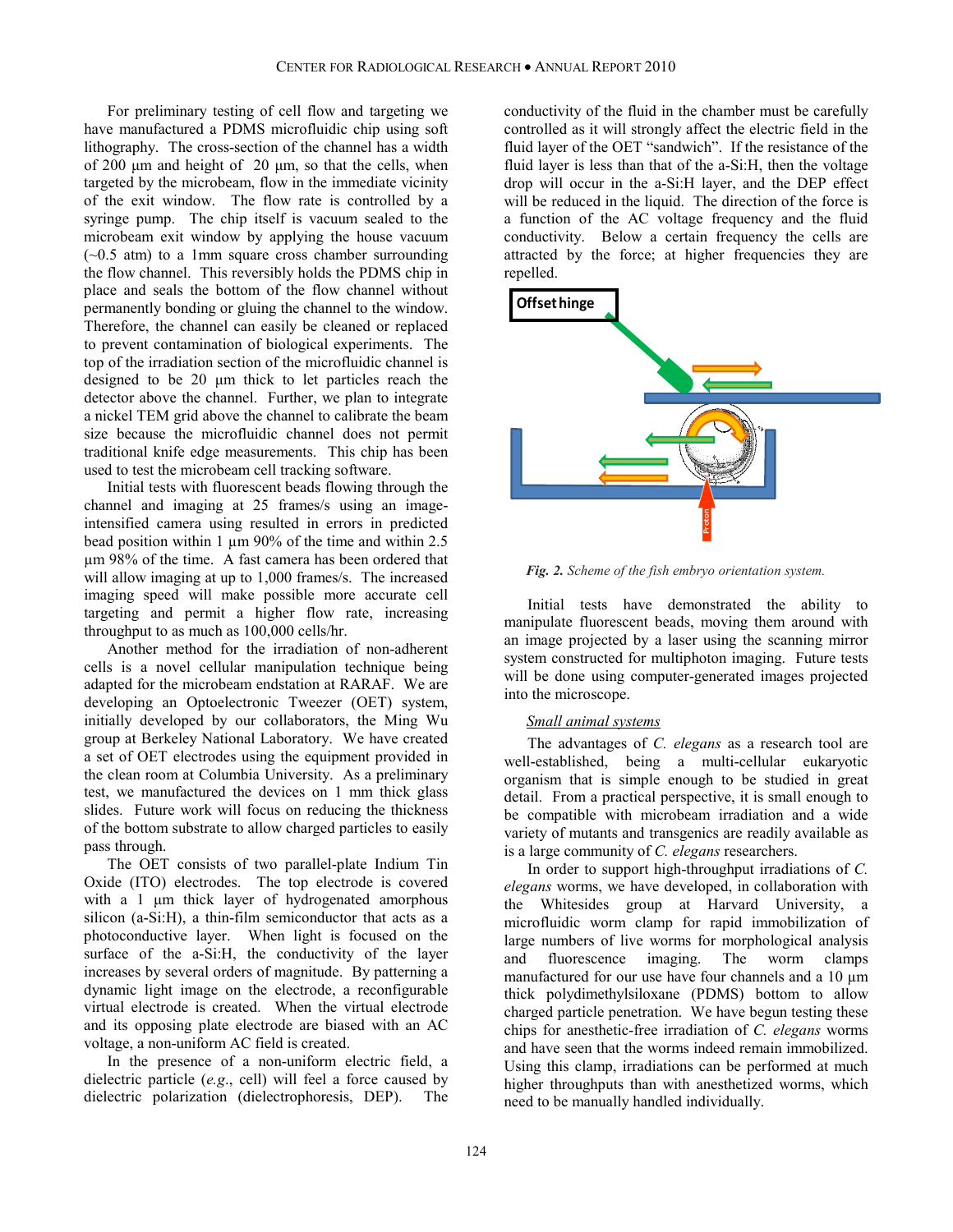In our initial irradiations of medaka embryos, each embryo was oriented so that the eyes of the embryo were positioned just above the microbeam focal point. The medaka eggs  $(\sim 1 \text{ mm D})$  were rolled around manually using a cover slip to get the correct orientation and the stage was moved to position them over the beam. This was a laborious and time-consuming procedure, which greatly limited the number of specimens that could be irradiated.

Orientation of the fish embryos is being automated using a combination of an offset hinge-mounted probe and the microbeam stage. When the stage and hinge are moved in the same direction (Figure 2), the embryo is translated (green arrows). When the offset hinge and microbeam stage are moved in opposite directions, the embryo is rotated (orange arrows).

In continuing our collaboration with William Dynan (Georgia Health Sciences University, Exp.143), we are investigating the extension of our previous work in irradiating medaka embryos to the irradiation of zebrafish hatchlings. Dr. Dynan has been developing transgenic strains of zebrafish with DNA strand break repair proteins, such as 53BP1, tagged with yellow fluorescent protein (YFP). The novelty of attaching YFP to DNA repair protein is that it enables real-time imaging of the DNA repair process. Following charged particle irradiation, for instance, repair protein converges on DNA damage sites. Subsequent images of YFP reveal foci that indicate the location of DNA damage-and-repair sites. Dr. Dynan's goal is to observe and measure the dynamics of radiation-induced foci formation in single-cell nuclei within live zebrafish hatchlings.

The proposed experiments involve 72-hour postfertilization transgenic tagged hatchlings, where organ formation is largely complete and the hatchlings are optically clear except for the eyes. At this stage, the hatchlings are about 200  $\mu$ m thick and a few millimeters in length. During microbeam irradiations with protons, a hatchling will be anesthetized with Tricane. A thin layer of low-melting-point agarose will blanket the hatchling and hold it in place during primary imaging for targeting, irradiation, and follow-up imaging.

Since hatchlings differ significantly from the medaka embryos that we have worked with previously, initial work has involved 3D multiphoton imaging. Fixed hatchlings that were sent to RARAF were removed from their container by pipette and placed on a glass slide. Multiphoton z-stack images were acquired using a 10X objective. Each z-stack comprised 100 optical sections taken at 1-µm increments. During our preliminary multiphoton microscopy trials, three imaging modes were observed: a) YFP fluorescence, b) second harmonic generation (SHG) signal, and c) autofluorescence signal. These initial imaging results are encouraging in that they offer several approaches to identifying potential targets within a hatchling. With higher magnification we will be able to distinguish single cells, observe radiation-induced foci formation in irradiated cells, and also investigate potential bystander effects in non-targeted cell nuclei.

Several of our users have requested that a mouse skin model be adapted for microbeam irradiation. The chosen model is the SKH-1 hairless mouse ear system. The hairless mouse is a very standard model and the hairless mouse ear is also well established, having first been used in 1980. The ear of the young adult hairless mouse is transparent and large, measuring approximately 13 mm in both length and width, and with an average thickness of 250 µm. Thus it is highly amenable to irradiation with our 5-MeV proton microbeam, which has a range of 350 µm.

We designed and constructed a dedicated mouse and mouse ear holder for microbeam irradiation. The mouse holder is designed to safely restrain the animals as well as support the use of anesthetics during microbeam exposure and is based on a system originally developed in 1980 by Elof Eriksson for microscopic observation of microcirculation in the hairless mouse ear.

The next step was the testing of our customized microbeam mouse/mouse ear holder. The mouse was immobilized using a low-dose cocktail of ketamine/xylazine. The anesthetized mouse was laid on its back on a customized conical area of the mouse holder, while its head was sustained by a customized support. The ear of the anesthetized mouse was then flattened onto the underside of a flat plate using gentle suction provided by a vacuum system incorporated in our holder. This configuration was chosen because in this position the mouse ear can be located underneath the open window of the ear holder, where it can be irradiated by the microbeam.

All tests were conducted in an environment controlled for temperature and humidity. The mouse was kept under observation for 48 hours post test to evaluate whether any sign of discomfort was induced by the anesthesia and handling/restraint procedures. Preliminary results of the tests showed that our microbeam mouse holder does not interfere with the mouse physiology, providing a useful platform for precise manipulation and targeting of in vivo structures using proton microbeams.

## *Singletron Utilization and Operation*

Table II summarizes accelerator usage for the past year. The Singletron is started between 7 and 7:30 a.m. on most days from September through June and between 8 and 9 a.m. the rest of the year. The nominal accelerator availability is one 8-hour shift per weekday  $(\sim 250$  shifts per year); however the accelerator is frequently run well into the evening, often on weekends, and occasionally 24 hours a day for experiments or development. During one period this year the accelerator was run continuously for 10 days.

Accelerator use for radiobiology and associated dosimetry was about 2/3 of that for last year. About half of the use for all experiments was for microbeam irradiations and 40% for track segment irradiations.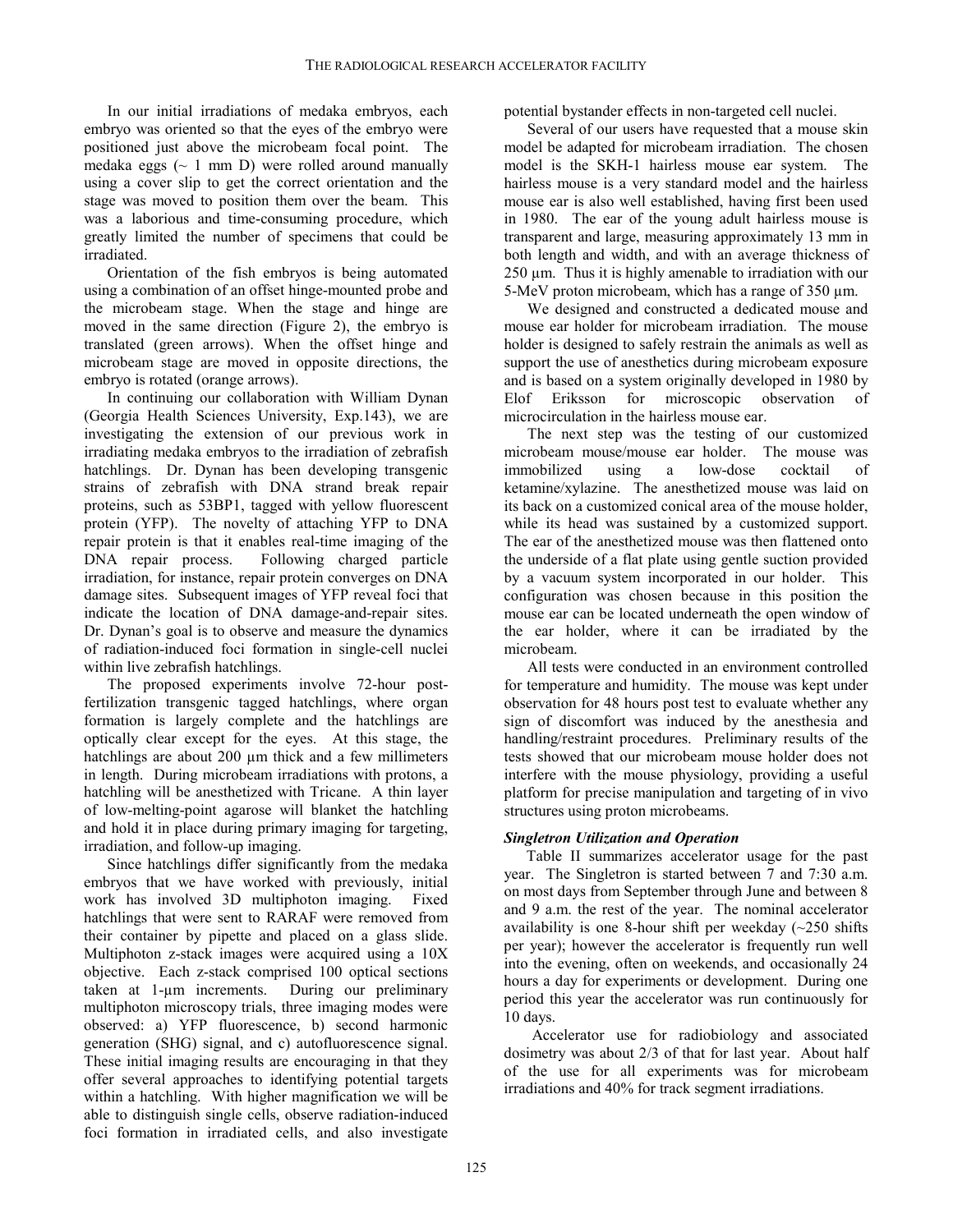**Table II. Accelerator Use, January - December 2010 Usage of Normally Scheduled Shifts**

| Radiobiology and associated dosimetry    | 18%  |
|------------------------------------------|------|
| Radiological physics and chemistry       | 1.5% |
| On-line facility development and testing | 46%  |
| <b>Safety system</b>                     | 2%   |
| Accelerator-related repairs/maintenance  | 7%   |
| Other repairs and maintenance            | 3%   |
| <b>Off-line facility development</b>     | 30%  |

Approximately 45% of the experiment time was used for experiments proposed by external users, about 3 times the percentage for last year and about twice the number of shifts.

On-line facility development and testing was almost half the available time, about the same as the average for the past 5 years. This was primarily for development and testing of the electrostatically focused microbeam, the PMM, and the x-ray microbeam.

There were 18 shifts of Singletron maintenance and repair time this year due to routine maintenance of the ion source and replacement of the RF tubes used to excite the ion source plasma. This is the same as the average since the Singletron was installed 5 years ago and probably represents the minimum maintenance required. The Singletron charging system continues to be very stable and reliable.

#### *Training*

We again participated in the Research Experiences for Undergraduates (REU) project this past summer, in collaboration with the Columbia University Physics Department. Students attended lectures by members of different research groups at Nevis Laboratories, worked on research projects, and presented oral reports on their progress at the end of the 10-week program. Among other activities, the students received a seminar about RARAF and took a tour.

This year Margo Kinneberg of Vassar College, Poughkeepsie, NY participated in the program and worked with Sasha Lyulko on imaging and analyzing micronuclei in irradiated lymphocytes.

We are initiating our first RARAF Microbeam Training Course, to be held in the Spring of 2011. The training course will be designed to give interested physicists and biologists a thorough and hands-on introduction to microbeam technology. Potential

participants were notified by fliers as well as posted and verbal announcements at the Radiation Research Society meeting held in September and by e-mail, using an address list from the most recent Microbeam Workshop, held in 2009. Seventeen applications with CVs were received. The applicants were from the U.S., Europe, South America and the mid-East and had a wide range of education levels and experience, from undergraduate degree to post-doc to researcher. The applicants were about evenly split on gender and background: radiobiology or physics. Of these applicants, a class of 6 was selected. The students will receive lectures on microbeam physics and biology, view demonstrations of the procedures used to validate the microbeam size and position and the biological procedures used to prepare cells for irradiation, and will plate and irradiate cells with the microbeam themselves.

#### *Dissemination*

The content of our website is continually updated to reflect the current state of the research at RARAF. For regular users we offer useful information such as the current month's accelerator schedule, information on experiment scheduling, and our experiment scheduling form. For prospective new users there is a significant amount of information about the work done at RARAF and the capabilities of the facility, as well as forms and instructions for proposing new experiments. In the Dissemination section, we offer a list of papers detailing research performed at RARAF and published in peerreviewed journals. Many of these papers and almost all recent papers are available in PDF format free from our web site. The web site also has information on the Slow and Fast Neutron and Charged Particle beams that are available for those interested. To further disseminate general information about microbeam technology, we are active participants in Wikipedia. We have created or significantly expanded encyclopedic entries for a number of topics such as microbeam, RARAF, and Mirau interferometry and have encouraged others in the microbeam community to participate in these efforts as well.

The 10th International Workshop: Microbeam Probes of Cellular Radiation Response will be hosted at Columbia University in March 2012 by RARAF personnel. This workshop provides a forum for the microbeam community to come together and discuss the present and future of microbeam research. The RARAF web site will be the central repository for information on this meeting.

#### *Personnel*

The Director of RARAF is Dr. David Brenner, the Director of the Center for Radiological Research (CRR). The accelerator facility is operated by Mr. Stephen Marino, the manager, and Dr. Gerhard Randers-Pehrson, the Associate Director of RARAF.

Dr. Charles Geard, the former Associate Director of the CRR, now spends most of his time at RARAF.